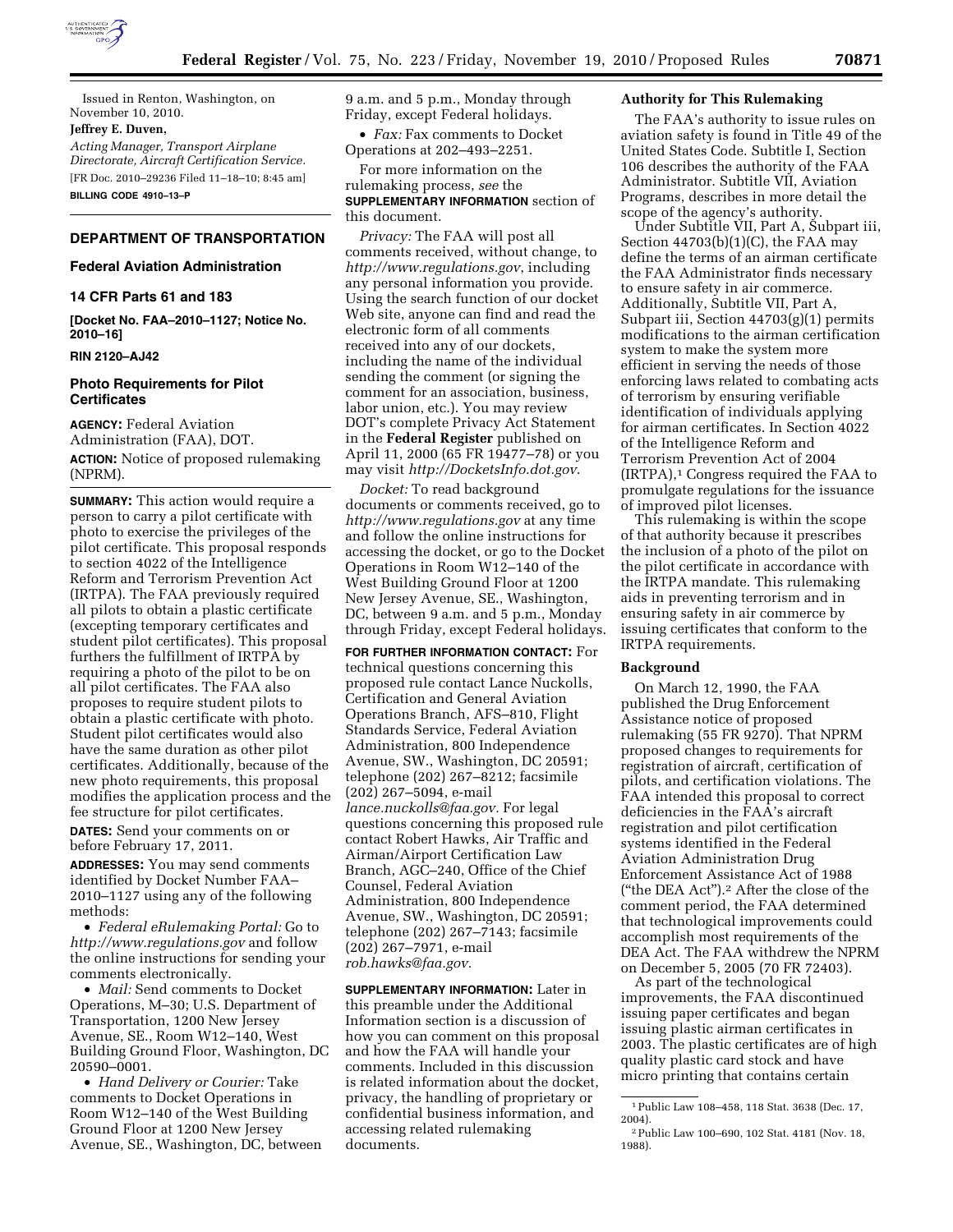words and phrases, a hologram, and an UV-sensitive layer to resist tampering, altering, and counterfeiting.

On January 5, 2007, the FAA published the Drug Enforcement Assistance notice of proposed rulemaking (''the 2007 DEA NPRM'') (72 FR 489). That NPRM proposed changes to the airman certification and aircraft registration requirements to comply with the mandates of the DEA Act that could not be completed without rulemaking. Among other requirements, the NPRM proposed requiring holders of pilot certificates and other airmen certificates to hold a plastic certificate to exercise the privileges of that certificate.

While the FAA was developing the 2007 DEA NPRM, IRTPA became law and added to the FAA's obligations regarding pilot certificates. Section 4022 of IRTPA requires the FAA to issue improved pilot certificates that (1) are resistant to tampering, alteration, or counterfeiting; (2) include a photograph of the individual to whom the certificate is issued; and (3) are capable of accommodating a digital photograph, a biometric identifier, or any other unique identifier the FAA Administrator considers necessary.

On February 28, 2008, the FAA published the Drug Enforcement Assistance final rule (''the DEA final rule'') (73 FR 10662). In that rule, the FAA required all pilots, except student pilots, to obtain a plastic certificate by March 31, 2010. After that date, pilots without plastic certificates may not exercise the privileges of their certificates. The FAA continued the use of paper temporary pilot certificates and student pilot certificates. The DEA final rule also satisfies the IRTPA requirement to issue pilot certificates that are resistant to tampering, alteration, and counterfeiting.

# **Other Airman Certificate-Related Rulemaking Activity**

Currently, the Department of Homeland Security's Transportation Security Administration (TSA) is engaged in ongoing efforts to improve identification, credentialing, and security vetting of persons involved in transportation (49 U.S.C. 44903). Under existing FAA programs, the TSA uses information from the Airman Registry to crosscheck certification records against a variety of terrorism-related databases. Currently, the TSA is considering a rulemaking to improve security vetting of airman certificate holders and applicants for airman certificates. In the interest of reducing burdens on the certificate holder and government, the FAA will continue to consult and collaborate with TSA and other Federal

agencies to reduce potential redundancies or duplication in Federal certification, vetting, and credentialing processes. If the TSA issues a final rule regarding airman security vetting, the FAA may issue conforming requirements in any final rule resulting from this proposal, subsequent to a supplemental notice of proposed rulemaking, or as part of a new rulemaking project, depending on the scope and timing of the TSA's actions.

## **Discussion of the Proposal**

The FAA proposes to further fulfill the requirements of section 4022 of the IRTPA by requiring a photo of the pilot on all plastic pilot certificates. This proposal also requires student pilots to have a plastic certificate with photo in order to exercise student pilot privileges. The FAA would continue to allow the use of a paper temporary pilot certificate when upgrading a pilot certificate (such as going from a student to a sport, recreational, or private pilot certificate) or adding a rating (such as an instrument rating). However, the temporary paper certificate evidencing the added authority must be accompanied by the underlying pilot certificate with photo.

The FAA proposes a 5-year phased implementation schedule. This schedule includes a ''trigger-based'' approach to issue pilot certificates with photos to people interacting with the FAA during the implementation period. The schedule also includes a ''nontrigger-based'' approach that requires pilots to obtain a pilot certificate with photo during a 3-, 4-, or 5-year period depending on the type of certificate. This proposal would not revoke or otherwise cancel a previously issued paper or plastic certificate. It simply would require the pilot to have a pilot certificate with photo to exercise pilot privileges.

The FAA proposes to add a new § 61.6 to prescribe the requirements related to a pilot certificate with photo. This proposal also amends the application process in § 61.85 to require submission of a photo with an application for a pilot certificate. The FAA also proposes to modify the fee structure related to an application for a pilot certificate with photo to recover some costs associated with issuing a pilot certificate with photo. The FAA also proposes to amend § 61.3 to remove the requirement to carry a separate government-issued photo identification for persons carrying a pilot certificate with photo. The FAA has determined two photo identifications are unnecessary and do not serve a safety or security interest. However, persons with

special purpose pilot authorizations, foreign pilot licenses, or limited-term facsimile pilot certificates still must carry government-issued photo identification. Finally, the FAA proposes minor editorial changes, including some changes to section numbering, to improve ease of use.

The following sections discuss in greater detail the proposals related to the fees for issuing or replacing a pilot certificate with photo, the implementation approach, applying for a pilot certificate with photo, photo requirements, duration of pilot privileges for pilot certificates with photos, student pilot certificates, and other issues.

# *Fees for Issuing or Replacing a Pilot Certificate With Photo*

Currently, the FAA charges a \$2 fee to replace a lost or destroyed airman certificate. There is no charge for issuing, upgrading, or adding ratings to an airman certificate. 14 CFR 61.29(a). Although the FAA has statutory authority to charge a fee for issuing a pilot certificate, the FAA previously has not exercised that authority. 49 U.S.C. 45302. That authority permits the FAA to charge a maximum fee of \$22.00 (\$12.00 adjusted according to the Consumer Price Index of All Urban Consumers published by the Secretary of Labor). 49 U.S.C. 45302(b)–(c).

Congress required the FAA to change from issuing paper pilot certificates to issuing plastic certificates with photos and other security measures.3 The cost of issuing these new certificates is substantial. To recover some of these costs, the FAA proposes to exercise its statutory authority to collect a fee when issuing a pilot certificate with a photo and other security features.

Specifically, the FAA proposes to charge a \$22 fee to process an application for: (1) Exchanging an existing certificate without a photo for a certificate with photo; (2) issuing a new pilot certificate or student pilot certificate; and (3) replacing a pilot certificate with photo whenever a replacement certificate is requested by a pilot or required by regulation. Examples of events which would require a replacement certificate include renewing expired photos, achieving new ratings or certificate levels, changing name or citizenship information, and replacing lost or destroyed certificates. As shown in the regulatory evaluation, the \$22 fee does not recover fully the cost of issuing pilot certificates, but the FAA may not exceed its statutory authority to recover costs. Accordingly,

<sup>3</sup> IRTPA § 4022(b).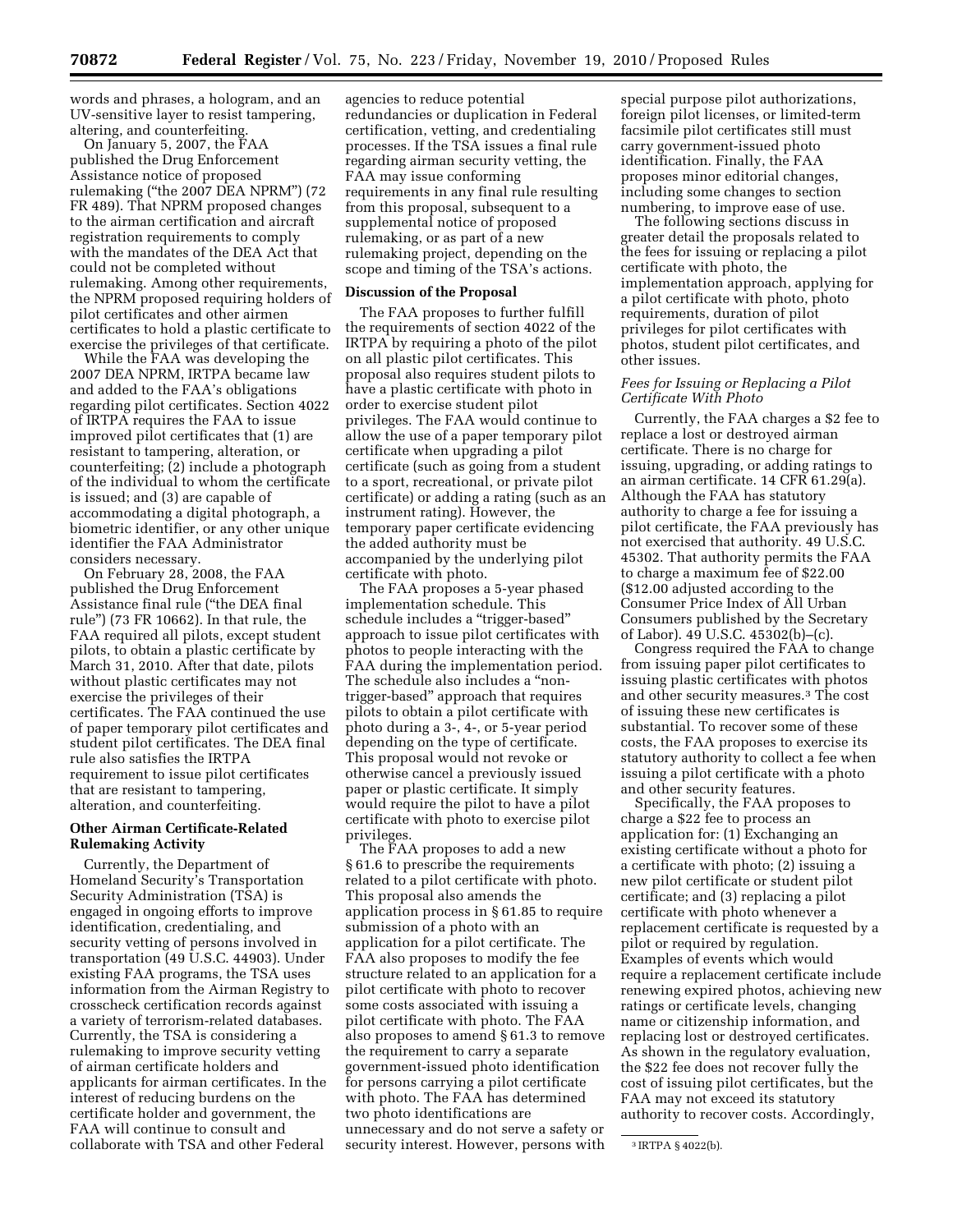the FAA proposes to include this fee schedule for a pilot certificate with photo in the new § 61.6.

The FAA also proposes to adjust this fee periodically to correspond with changes in the Consumer Price Index, as permitted by 49 U.S.C. 45302(c). Any fee adjustment would not occur more than once a year and would not exceed the FAA's cost for issuing a certificate. Any calculation of issuance cost would be performed in the same manner as that performed for this proposed rule.

The Federal Aviation Administration Reauthorization bill (H.R. 915), if enacted as passed by the House of Representatives on May 21, 2009, would provide authority to increase fees for airman certificates. This legislation would allow the FAA to recover the costs related to airman certification, and the legislation sets the fee for issuing an airman certificate at \$50 and for issuing a replacement airman certificate at \$25. Once the outcome of the reauthorization legislation is known, the FAA would decide whether additional rulemaking is necessary.

Since this proposal would require inperson identity verification, the FAA anticipates allowing designees to accept and verify applications for pilot certificates with photos to lessen the inconvenience to certificate holders and new applicants. The FAA anticipates that designees would charge a fee, in addition to the fee charged by the FAA, to accept and verify the applications. The FAA cannot set or limit fees charged by designees. This fee likely would be independent of any fee charged by a designee for testing services provided to the applicant.

### *Implementation Approach*

The FAA would begin issuing a pilot certificate with photo to an applicant for a new pilot certificate once the rule becomes effective. For the FAA to comply with IRPTA, it must reissue all existing pilot certificates with a pilot certificate with photo. To minimize the burden of reissuance on certificate holders, the FAA proposes a concurrent ''trigger-based'' and ''non-trigger-based'' implementation approach.

Many pilots already would interact with the FAA during the implementation period of this proposed rule because of a ''triggering event.'' They would be required to apply for a pilot certificate with photo as a result of that interaction. One triggering event would be applying for a new pilot certificate or rating, including a student pilot certificate. A pilot obtaining a new flight instructor certificate or renewing a flight instructor certificate would also be required to apply for a pilot

certificate with photo for the underlying pilot certificate. The FAA does not propose requiring all persons requesting replacement pilot certificates during the implementation period to apply for a pilot certificate with photo. However, replacement activity requiring an inperson interaction with the FAA (for example, change of name, citizenship, date of birth, or gender) would be a triggering event. The FAA proposes to require pilots interacting with the FAA during one of these triggering events to provide a photo with the application. These pilots would not be subject to the proposed phase-in requirements because they would already comply with the proposed rule.

Because not all pilots will have a triggering event during the implementation period, the FAA proposes a phased approach for requiring an application for a pilot certificate with photo. A pilot with an airline transport pilot (ATP) certificate would have 3 years after the final rule becomes effective to obtain a pilot certificate with photo. A person with a commercial pilot certificate would have 4 years after the effective date of the final rule. Finally, a private, recreational, or sport pilot certificate holder would have 5 years after the effective date of the final rule. Pilots who do not obtain a certificate with photo during the appropriate period would not be able to exercise pilot privileges after the cut-off date.

The FAA chose different cut-off dates based on certificate level to provide the most time for private, sport, and recreational pilots. Those pilots are the least likely to have regular contact with the FAA. ATP and commercial pilot certificate holders usually have more regular contact with the FAA than other types of pilots.

The FAA believes that these periods are reasonable to allow for the timely replacement of pilot certificates. The phased implementation approach balances the FAA's ability to receive and process applications for replacement certificates and to maintain the FAA's existing range of services. The FAA assumes that applications would be evenly spread throughout the implementation period. If all pilots wait until close to the end of the period to apply for the certificate, there undoubtedly would be delays in processing and receipt of the new certificate. A pilot may apply for a certificate with photo after the specific implementation period ends, but he or she would not be able to exercise pilot privileges until he or she has a pilot certificate with photo. The FAA

proposes to add this implementation schedule to § 61.19.

### *Applying for a Pilot Certificate With Photo*

The FAA would require a pilot to submit an application for a new or replacement pilot certificate with photos in person in certain cases. For these in-person applications, a pilot must appear at a FSDO or other FAA designee (such as a Knowledge Testing Center or designated pilot examiner (DPE)). All certificate holders applying for a pilot certificate for the first time would submit that application in person for purposes of identity verification. After a person holds a pilot certificate with photo, there would be certain situations for which an in-person application is required. If the photo would expire within 90 days of the application, a pilot would submit the application in person. A pilot changing vital information on the certificate, such as name, date of birth, citizenship, or gender, would still be required to apply in person so the FAA could verify the applicant's identity. Finally, a pilot who upgrades his or her certificate or adds a rating would still apply for a new certificate in person.

A pilot who wants to add or update the photo on the certificate may do so using one of two methods. The first method would be to submit a paper photo with a paper 8710–1 Airman Certificate and/or Rating Application form. The second method would be to use the Web-based Integrated Airman Certificate and/or Rating Application (IACRA) form. However, regardless of the method used, a pilot must appear inperson to either a FSDO or any authorized FAA-designee to have his or her photo and identification validated whenever a photo is required as part of the application. Currently, the FAA operates 96 FSDOs in the U.S. and has approximately 2,700 designees worldwide that can process applications for pilot certificates with photo. A pilot residing outside of the U.S. must use an FAA-designee who is authorized to service his or her area. Alternately, the pilot may come to the U.S. and use any FAA-designee or FSDO.

In some cases, the FAA would allow a pilot to submit an application for a pilot certificate with photo by mail. These instances would not require an in-person application because the pilot has established his or her identity with the FAA, and the changes to the certificate do not affect the pilot's identity. For example, a pilot could submit an application to replace a lost or destroyed certificate with photo without an in-person interaction.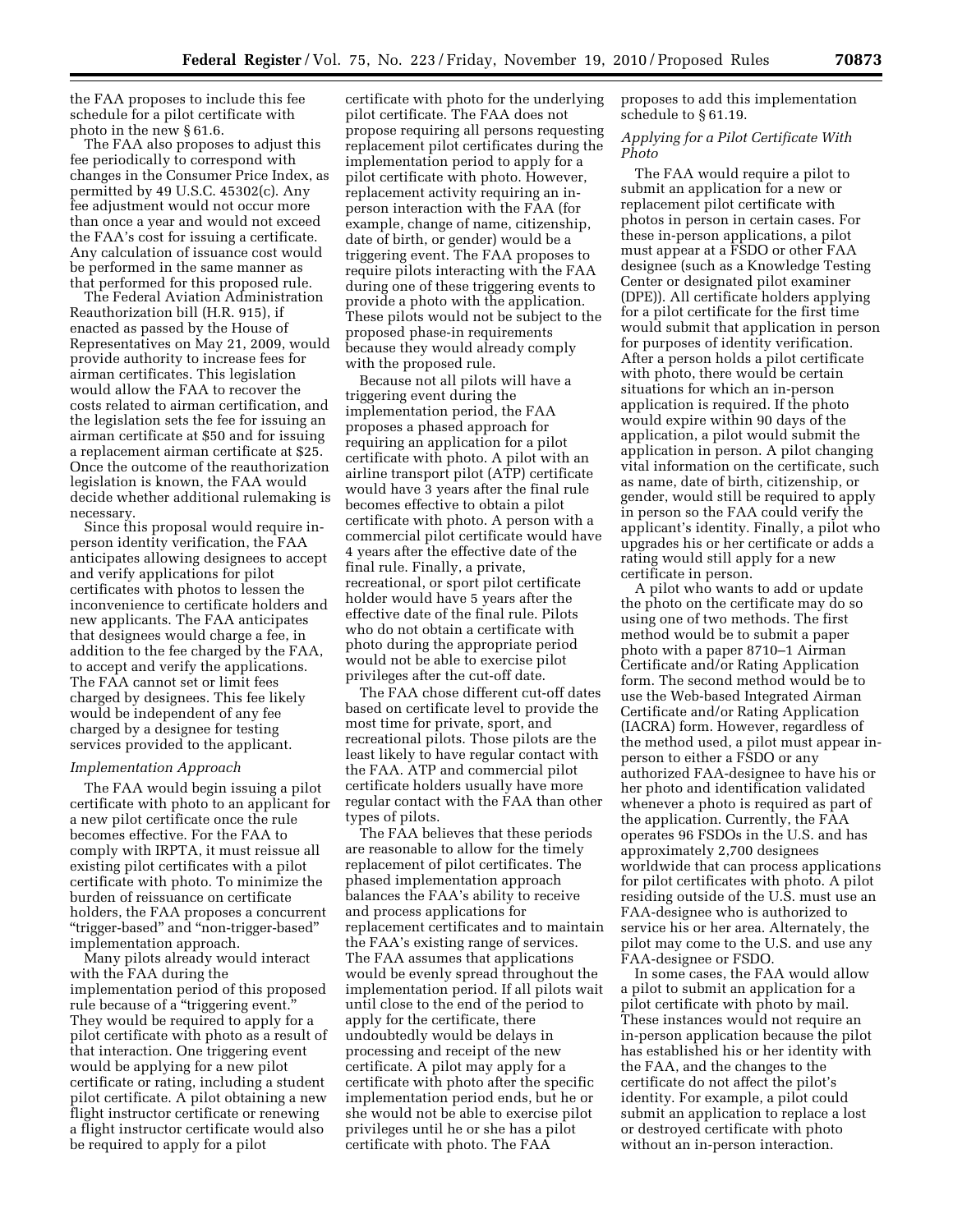Additionally, a pilot could notify the FAA of a change of address by mail or via the FAA website. Although not required by regulation, the pilot could request a replacement certificate when making the change of address. When requesting a replacement pilot certificate with photo in these situations, the pilot must have a photo on file that does not expire within 90 days of the application.

### *Photo Requirements*

The FAA proposes a new § 61.6 to prescribe the photo requirements for pilot certificates. The FAA would require an applicant to submit a 2 x 2 inch photo with the application. The photo must be unretouched and in color. The photo must be of only the applicant and must have been taken within the last six months. It also must show a full front view of the applicant's face in such a way that the area from the bottom of the applicant's chin to the top of the applicant's head (including hair) covers more than 50 percent but not more than 75 percent of the total area of the photo. The photo must show the applicant in front of a plain lightcolored background and in normal street attire. If an applicant chose to wear a pilot uniform, the FAA would consider that applicant to be wearing normal street attire, provided the photo did not show the applicant wearing a hat, head covering, or dark glasses as prescribed in § 61.6. These requirements are consistent with Department of State guidelines for passport photos. Therefore, an applicant for a pilot certificate with photo should be able to obtain the required photo from any passport photo vendor.

At this time, the FAA is prepared to accept only a hard copy of a photo, similar to the Department of State's passport model. In the future, however, the FAA anticipates accepting a digital photo. The FAA would revise its guidance material as technology advances and additional methods are available for photo submission.

Currently the FAA is considering three methods of acquiring a digital photo. One way would be for an applicant to upload a digital photo into FAA's Integrated Airman Certificate and/or Rating Application (IACRA) subsystem. IACRA is an Internet-based database program providing a fullyelectronic method of applying for an airman certificate or rating. IACRA can accommodate submission of digital images.

The second method to acquire a digital photo would be for an applicant to go to a Knowledge Testing Center, which is a logical venue for verifying

identity and taking digital photos. Currently there are two major testing companies that are authorized to perform knowledge testing for the FAA via Knowledge Testing Centers. These testing centers are located to serve a wide geographic range (approximately 960 nationwide centers and 9 international locations). Usually, people do not have to travel more than 100 miles to get to a testing center.

The third method to acquire a digital photo would be for an applicant to go to a DPE or a FSDO that has the capability to take digital photos. Currently, FSDOs have this capability, but DPEs do not. However, the FAA anticipates they would have this capability in the future.

# *Duration of Pilot Privileges for a Pilot Certificate With Photo*

Because the accuracy of a photo degrades over time, the FAA proposes to include a photo expiration date on the pilot certificate with photo. As under current regulations, the actual pilot certificate would not expire but would remain valid unless surrendered, suspended, or revoked. However, the pilot may not exercise the privilege of the certificate after the photo expiration date. Therefore, the pilot must renew the photo in order to continue to exercise the pilot privileges of the certificate past the photo expiration date.

The FAA considered different photo durations, specifically an 8-year duration (similar to that required by the Real ID Act) and a 10-year duration (similar to that used for passports). The Real ID Act of 2005 4 imposes certain security, authentication, and issuance procedure standards for state driver's licenses and identification cards for them to be accepted by the federal government for official purposes. The FAA acknowledges that the Real ID Act does not require the FAA to set any specific duration with respect to a pilot certificate with photo. The Department of State traditionally has issued passports that are valid for 10 years. This practice was established well before the Real ID Act became law and was established in response to different concerns than those to which the Real ID Act responds. The FAA proposes an 8-year duration. This duration is consistent with the Real ID Act, which is Congress's latest expression on the appropriate period of validity for government identification. The FAA proposes to amend § 61.19 to prescribe a photo expiration date of 8 years after

the month in which the FAA issues the pilot certificate. The FAA also proposes to place the photo expiration date on the pilot certificate with photo to remind certificate holders of when a new photo must be submitted.

Under this proposal, it would be the pilot's responsibility to apply for a replacement certificate and provide a new, current photo before the photo expiration date. It is important to note that the issuance of a pilot certificate with photo could take up to 6 to 8 weeks. Therefore, a pilot should plan to submit an application, with a new photo, well before the photo expiration date on the current pilot certificate. If the photo expiration date passes before the pilot receives a replacement pilot certificate with photo, the FAA would not issue temporary privileges, and the pilot could not exercise pilot privileges.

For applications received in the 180 days before the photo expiration date, the FAA would issue a certificate with a photo expiration date that is 8 years from the previous certificate's photo expiration date. If a pilot requests changes to a certificate, such as changing the certificate level or adding a rating, the FAA would issue a new certificate with the current photo on file. That certificate would have the same photo expiration date as the certificate that it is replacing. However, if a pilot wishes to submit a new photo, the FAA would issue a certificate with a photo expiration date of 8 years from the month of issue. If the photo would expire within the next 90 days, the pilot must submit a new photo with the application for a certificate.

### *Student Pilot Certificates*

The FAA includes student pilot certificates in this proposal to meet the IRTPA requirements that apply to all pilot certificates. The Drug Enforcement Assistance final rule, which required plastic pilot certificates, did not include student pilot certificates. Therefore, the FAA proposes to require all student pilot certificates to be made of plastic and include a photo of the certificate holder. As a result, only the FAA's Airman Certification Branch (AFS–760) would issue student pilot certificates.

The FAA proposes to discontinue use of an Aviation Medical Examiner (AME) for the application and issuance of a student pilot certificate. Currently, AMEs may issue both a medical certificate and a student pilot certificate (often referred to as a combination certificate). Except in the case of glider, balloon, and light sport aircraft, a student pilot's first contact with the FAA usually is through an AME because of the medical certificate requirement. It

<sup>4</sup>Public Law 109–13, 119 Stat. 231 (May 11, 2005).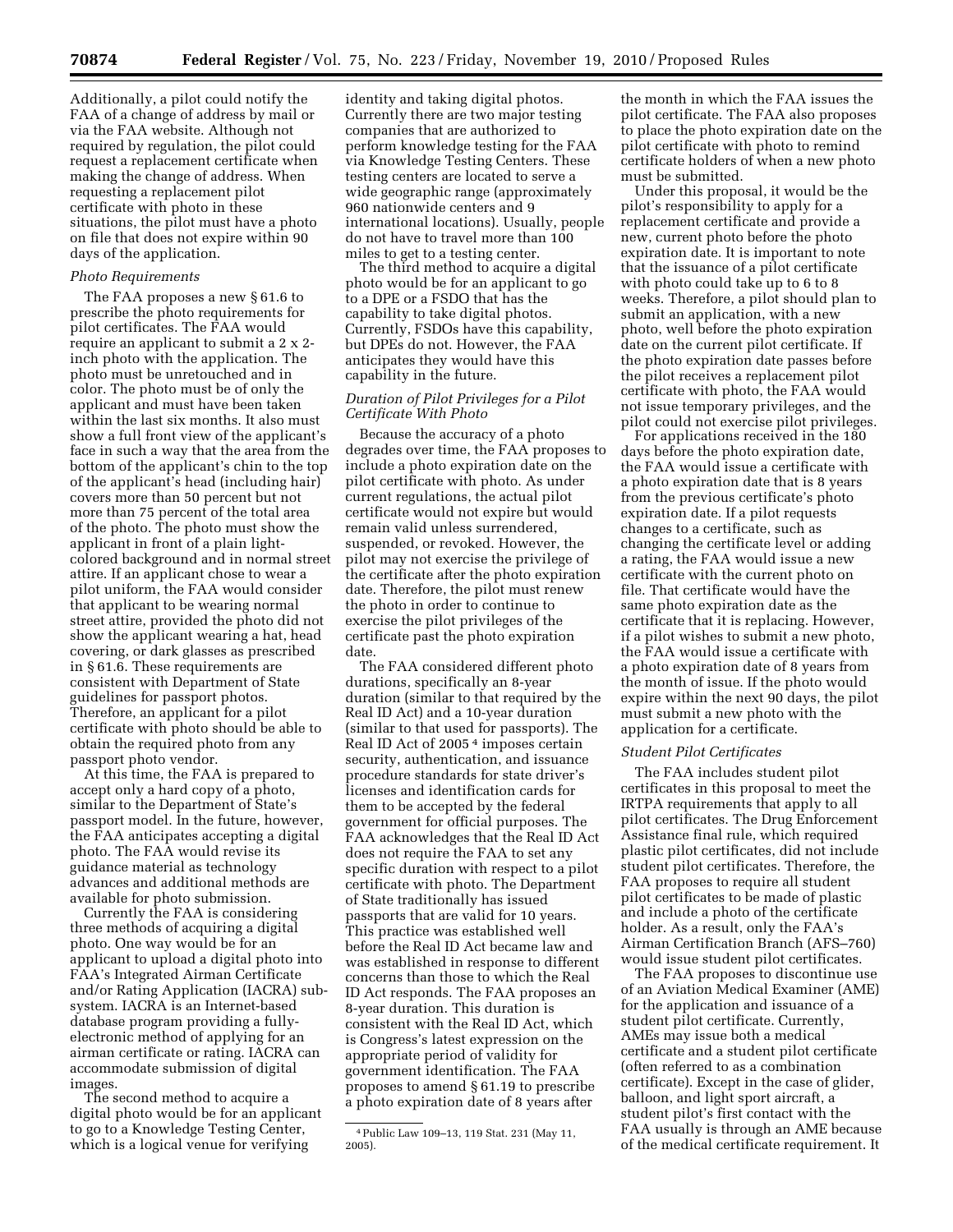is convenient for a student pilot to apply for a student pilot certificate at the same time as for a medical certificate. However, under this proposal, student pilots must obtain a student pilot certificate with photo. Because an AME's principal function is to perform the medical evaluation, the FAA has determined that it is inappropriate to burden the AME with information-gathering and photoverification duties. Accordingly, under this proposal, a person wishing to obtain a student pilot certificate would still obtain a medical certificate from an AME; however, that person may not apply for a student pilot certificate with an AME. A student pilot would obtain a student pilot certificate with photo that is issued by the FAA Airman Certification Branch (AFS–760) prior to conducting solo flights. The FAA proposes to amend § 61.85 to prescribe the application process for student pilot certificates and § 183.21 to relieve AMEs from issuing student pilot certificates.

Also, under this proposal, Designated Pilot Examiners (DPEs) no longer would issue student pilot certificates. However, DPEs would be authorized to accept an application for a student pilot certificate. In addition, designated knowledge testing centers, designated airmen certification representatives, local Flight Standards District Offices (FSDOs), and International Field Offices would be authorized to accept an application for a student pilot certificate.

Because the student pilot certificate would be issued by the FAA's Airmen Certification Branch instead of by Aviation Safety Inspectors or FAA designees, student pilots, instructors, and pilot schools should plan accordingly for the additional time it would take to receive a plastic student pilot certificate with photo. At this time, the FAA estimates that it could take up to 6 to 8 weeks for the FAA to issue a student pilot certificate. As under the current regulations, students still can receive instruction, but they may not engage in solo flight before receiving a student pilot certificate.

Currently, a student pilot certificate expires either 24 or 60 calendar months after issuance depending on the age of the student pilot or on the rating sought. Because of the proposed change in procedure to obtain a student pilot certificate, the FAA proposes to issue student pilot certificates that do not expire. Like other pilot certificates, a student pilot certificate would remain valid unless surrendered, suspended, or revoked. However, the student pilot certificates would have a photo expiration date of 8 years after the

month of issuance. This duration is consistent with the duration of other pilot certificates because the FAA has concluded there is no purpose to treating student pilot certificates differently from other pilot certificates. A student pilot would not be able to exercise the privileges of the certificate after the photo expiration date unless he or she submitted a new photo.

A student pilot certificate issued prior to the effective date of this rule would continue to be valid until the expiration date shown on the face of that certificate. If a person wishes to obtain a replacement student pilot certificate, he or she may apply for a student pilot certificate with photo. Because student pilot certificates currently expire after either 24 or 60 months, all student pilots would be using a student pilot certificate with photo before the end of the 5-year implementation period established by this proposal for obtaining a pilot certificate with photo.

The FAA also proposes to make conforming changes regarding the placement of solo flight endorsements on student pilot certificates. Because it is not possible to make the currentlyrequired solo flight endorsements on a plastic student pilot certificate, the FAA proposes to amend §§ 61.87, 61.93, and 61.133 to require that those endorsements be made in only the student pilot's logbook. The FAA also proposes to amend §§ 61.189 and 61.195 to require flight instructors to place those endorsements in only the student pilot's logbook. The FAA proposes to amend  $\S 61.13(a)(2)(i)(A)$  so that it would apply to an application for a student pilot certificate because student pilot certificates would be issued only by the FAA Airman Certification Branch (AFS–760).

### *Other Issues*

Currently § 61.29(e) allows a person to obtain a facsimile airman certificate 5 if the original certificate is lost or destroyed. The FAA Airman Certification Branch issues facsimile certificates so that an airman may continue to exercise privileges until a replacement pilot certificate is issued. This facsimile is valid for 60 days. Although this facsimile does not meet the IRTPA requirements, the FAA proposes to leave the facsimile provision unchanged. The replacement of a pilot certificate with photo would take up to 6 to 8 weeks during which time a pilot effectively would be

grounded. The FAA has concluded that grounding a pilot for an extended time period is unnecessary. The FAA would treat the facsimile pilot certificate as a special purpose pilot authorization that may be used in conjunction with a government-issued photo identification under § 61.3. This treatment would allow a pilot whose identity has been certified by the FAA to continue to exercise pilot privileges while allowing security agencies to verify the pilot's identity against a government-issued identification.

### *Comments Invited*

The FAA is specifically interested in receiving comments on the following questions:

(1) While this proposal does not outline specific identity verification standards and processes, the FAA may include such standards and processes in a final rule. The FAA seeks comment on standards that should be used for identity verification to issue pilot photo certificates, either in person or remotely. Should the FAA require applicants to produce fraud-resistant documents to verify identity? If so, which documents or other identity verification procedures should the FAA implement to ensure a high level of confidence in the verification process?

(2) Should the FAA consider an alternative implementation approach to the "trigger" and "non-trigger" approach set forth in the proposal? Should the FAA set one deadline, regardless of certificate level, for pilots to have a pilot certificate with photo to exercise the privileges of that certificate rather than implement the phased "non-trigger" approach set forth in this proposal? What is the basis and supporting data for a single deadline? If the FAA were to implement a single deadline, what time period for conversion to a pilot certificate with photo adequately balances the FAA's need to comply with the statutory mandate and the burden on certificate holders? Would lengthening the implementation period significantly reduce burden on a pilot? What is the basis and supporting data for a longer time period?

(3) Currently, the FAA envisions using Knowledge Testing Centers, DPEs, and FSDOs to accept pilot certificate applications and validate applicant identity. Are there alternative, potentially less burdensome, methods for pilots within the U.S. and outside of the U.S. the FAA should consider? In addition, what should the FAA consider when designating service providers with identity verification authority?

(4) Is the proposed 8-year duration for the photo, based on the photo duration

<sup>5</sup>Currently, the Airman Certification Branch issues a paper temporary certificate, a faxed temporary authority, or an e-mail temporary authority.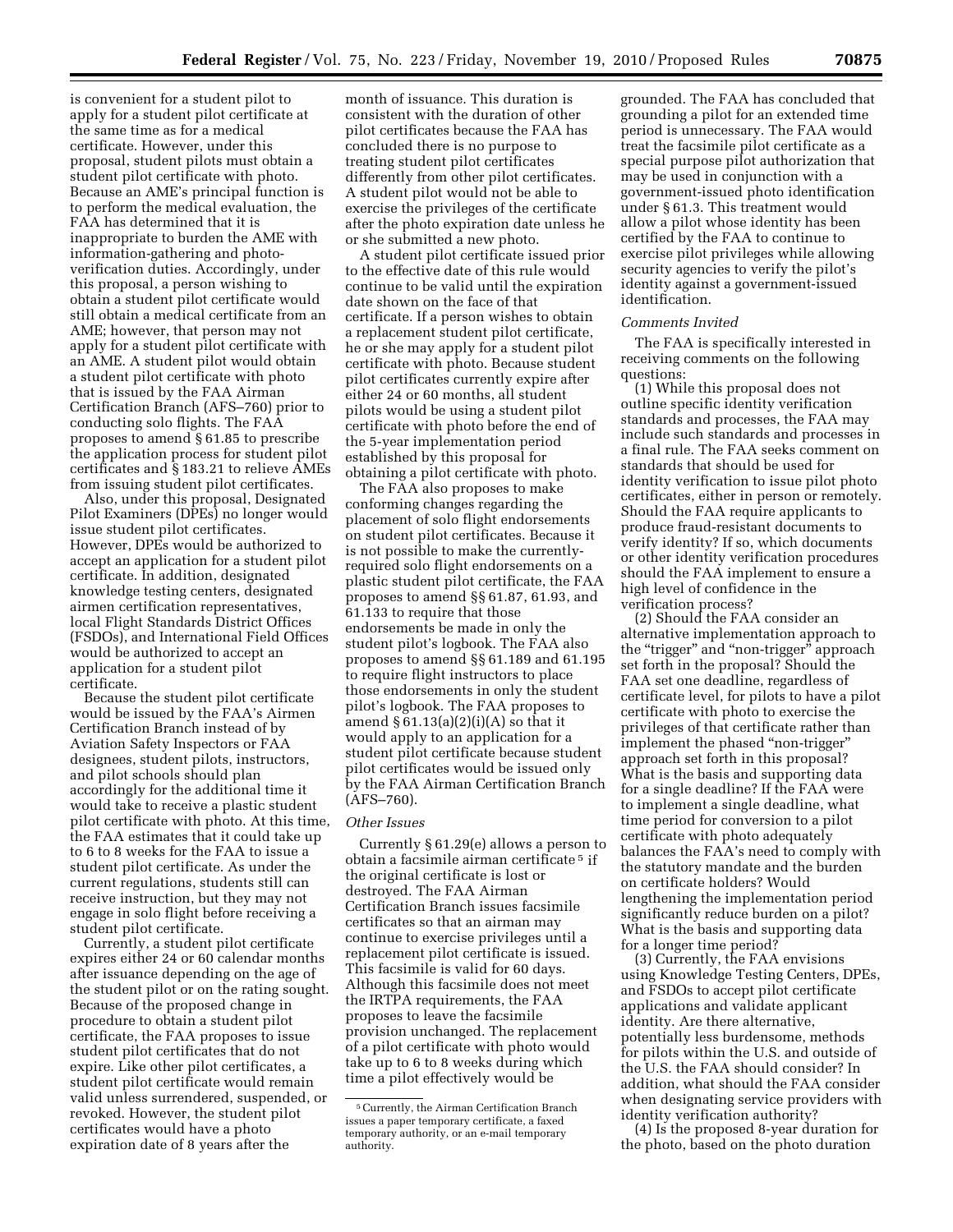for state driver's licenses under the Real ID Act, a reasonable period of time that balances the security needs expressed in IRTPA and the burden on certificate holders? Are there other standards or guidance for photo accuracy the FAA should consider? What is the basis and supporting data for a shorter or longer duration?

(5) Is there any reason why student pilot certificates should not be treated like other pilot certificates for the purposes of meeting the IRTPA requirements? What is the basis and supporting data for your response?

(6) With respect to the photo that is placed on the pilot certificate, should the FAA accept only hard copy photos, only digitally-captured photos, or either hard copy or digitally-captured photos? What is the basis and supporting data for your response?

(7) If the FAA accepts digitallycaptured photos, what are the advantages and disadvantages of the following methods of acquiring the photo: (a) An applicant uploading a selfcaptured photo to the IACRA subsystem; (b) a FSDO capturing the photo when the application is submitted; (c) a Knowledge Testing Center capturing the photo when an application is submitted; and (d) a DPE capturing the photo when an application is submitted? What is the basis and supporting data for your response?

### **Paperwork Reduction Act**

This proposal contains the following revisions to existing information collection requirements. As required by the Paperwork Reduction Act of 1995, the FAA has submitted the information requirements associated with this proposal to the Office of Management and Budget for its review. *See* 44 U.S.C. 3507(d).

*Title:* Photo Requirements for Pilot Certificates

*Summary:* This action would require a person to carry a pilot certificate with photo to exercise the privileges of the pilot certificate. This proposal responds to section 4022 of the Intelligence Reform and Terrorism Prevention Act (IRTPA). The FAA previously required all pilots to obtain a plastic certificate (excepting temporary certificates and student pilot certificates), and after March 31, 2010, all pilots must carry a plastic certificate. This proposal furthers the fulfillment of IRTPA by requiring a photo of the pilot to be on all pilot certificates. The FAA also proposes to require student pilots to obtain a plastic certificate with photo and treats student pilot certificates equally with other pilot certificates for durational purposes. Additionally, because of the photo requirement on pilot certificates, this proposal modifies the process for obtaining a pilot certificate and the fee structure for processing an application for a pilot certificate with photo. This revision affects the existing information

collection requirements of FAA Form 8710–1 ''Airman Certificate and/or Rating Application'' (OMB Approval Number 2120–0021).

*Use of:* This proposed rule is in direct response to section 4022 of the Intelligence Reform and Terrorism Prevention Act (IRTPA). This request for clearance reflects requirements necessary under Title 14 CFR part 61 to require a person to carry a pilot certificate with photo to exercise the privileges of the pilot certificate. The FAA will use the information it collects and reviews to ensure compliance and adherence to regulations and, where necessary, to take enforcement action on violators of the regulations.

*Respondents (including number of):*  The FAA estimates there are 740,442 pilots who would be required to provide information in accordance with the proposed rule. The respondents to this proposed information requirement are pilots regulated under part 61.

*Frequency:* The FAA estimates certificate holders will have a one-time information collection, and will then collect or report information occasionally thereafter.

*Annual Burden Estimate:* This proposal would result in a 20-year recordkeeping and reporting burden as follows:

*Summary of time and costs (20-year):*  The following table sums up the costs and time:

|                      | Total cost  | Annual cost | Total time   | Annual time |
|----------------------|-------------|-------------|--------------|-------------|
| Pilot-related costs: |             |             |              |             |
|                      | \$4,221,982 | \$211,099   | 82.923.34    | 4.146.17    |
|                      | 191,555,276 | 9.577.764   | 3,521,734.67 | 176,086.73  |
|                      | 149,053,511 | 7,452,676   | 2.740.341.74 | 137.017.09  |
|                      | 9,654,806   | 482.740     | 363.509.25   | 18.175.46   |
| Portals:             |             |             |              |             |
|                      | 10,100,840  | 505.042     | 655.048.00   | 32.752.40   |
|                      | 17,545,925  | 877,296     | 233.945.67   | 11.697.28   |
|                      | 5.328.284   | 266.414     | N/A          | N/A         |
| Total                | 387,460,624 | 19.373.031  | 7,597,502.66 | 379,875.13  |

The agency is soliciting comments to—

(1) Evaluate whether the proposed information requirement is necessary for the proper performance of the functions of the agency, including whether the information will have practical utility;

(2) Evaluate the accuracy of the agency's estimate of the burden;

(3) Enhance the quality, utility, and clarity of the information to be collected; and

(4) Minimize the burden of collecting information on those who are to respond, including by using appropriate

automated, electronic, mechanical, or other technological collection techniques or other forms of information technology.

Individuals and organizations may send comments on the information collection requirement by January 18, 2011 and should direct them to the address listed in the Addresses section at the beginning of this preamble. Comments also should be submitted to the Office of Information and Regulatory Affairs, OMB, New Executive Building, Room 10202, 725 17th Street, NW.,

Washington, DC 20053, Attention: Desk Officer for FAA.

According to the 1995 amendments to the Paperwork Reduction Act (5 CFR § 1320.8(b)(2)(vi)), an agency may not collect or sponsor the collection of information, nor may it impose an information collection requirement unless it displays a currently valid OMB control number. The OMB control number for this information collection will be published in the **Federal Register**, after the Office of Management and Budget approves it.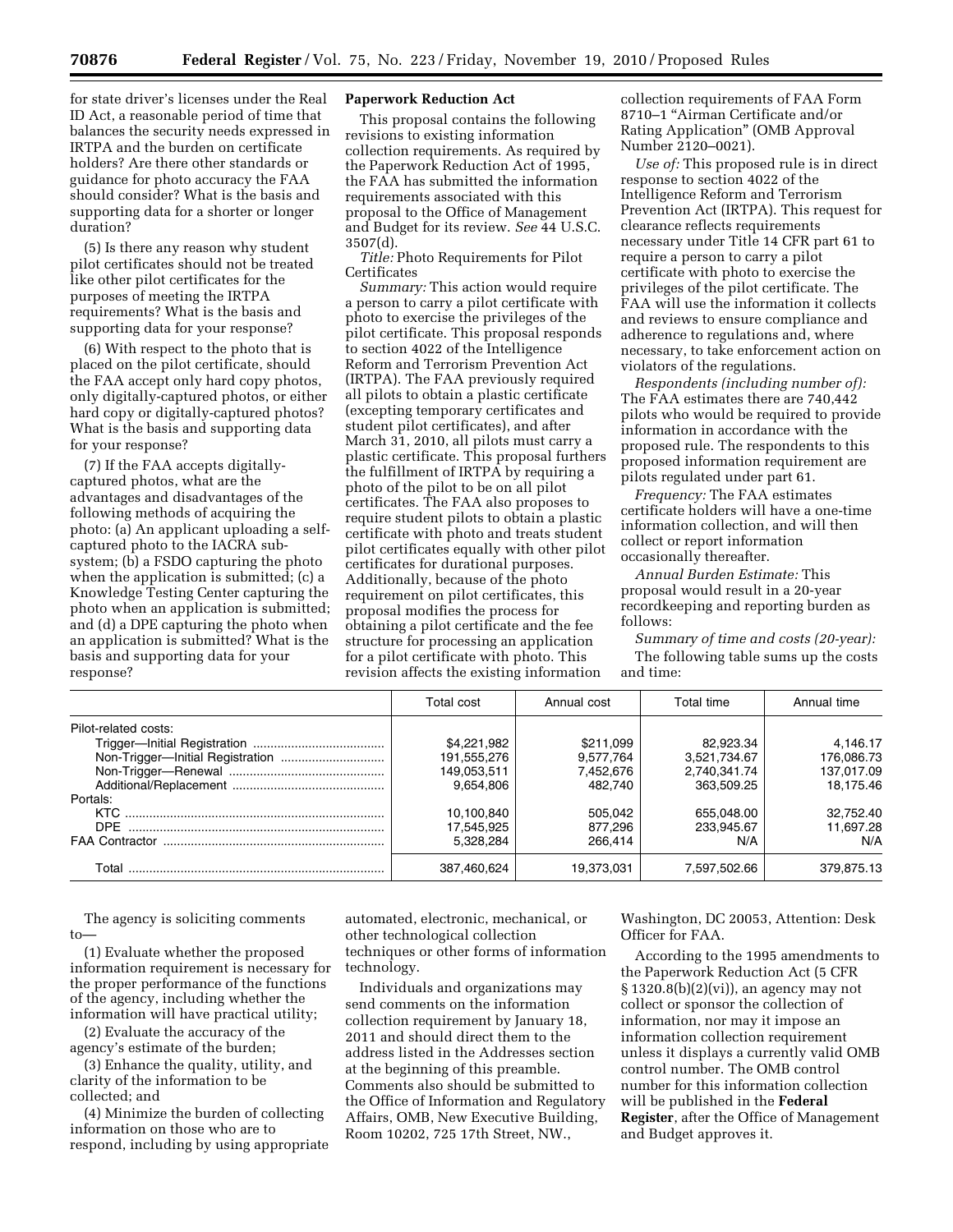### **International Compatibility**

In keeping with U.S. obligations under the Convention on International Civil Aviation, it is FAA policy to comply with International Civil Aviation Organization (ICAO) Standards and Recommended Practices to the maximum extent practicable. The FAA has determined that this rulemaking is consistent with ICAO Standards and Recommended Practices.

# **Regulatory Evaluation, Regulatory Flexibility Determination, International Trade Impact Assessment, and Unfunded Mandates Assessment**

Changes to Federal regulations must undergo several economic analyses. First, Executive Order 12866 directs that each Federal agency shall propose or adopt a regulation only upon a reasoned determination that the benefits of the intended regulation justify its costs. Second, the Regulatory Flexibility Act of 1980 (Pub. L. 96–354) requires agencies to analyze the economic impact of regulatory changes on small entities. Third, the Trade Agreements Act (Pub. L. 96–39) prohibits agencies from setting standards that create unnecessary obstacles to the foreign commerce of the United States. In developing U.S. standards, this Trade Act requires agencies to consider international standards and, where appropriate, that they be the basis of U.S. standards. Fourth, the Unfunded Mandates Reform Act of 1995 (Pub. L. 104–4) requires agencies to prepare a written assessment of the costs, benefits, and other effects of proposed or final rules that include a Federal mandate likely to result in the expenditure by State, local, or tribal governments, in the aggregate, or by the private sector, of \$100 million or more annually (adjusted for inflation with base year of 1995). This portion of the preamble summarizes the FAA's analysis of the economic impacts of this final rule. The FAA suggests readers seeking greater detail read the full regulatory evaluation, a copy of which is in the docket for this rulemaking.

In conducting these analyses, FAA has determined that this rule: (1) Has benefits that justify its costs, (2) is not an ''economically significant regulatory action'' but is a ''significant regulatory action'' for other reasons as defined in section 3(f) of Executive Order 12866, (3) is ''significant'' as defined in DOT's Regulatory Policies and Procedures; (4) would not have a significant economic impact on a substantial number of small entities; (5) would not create unnecessary obstacles to the foreign commerce of the United States; and

(6) would not impose an unfunded mandate on state, local, or tribal governments, or on the private sector by exceeding the threshold identified above. These analyses are summarized below.

#### *Summary*

In this analysis, the FAA estimated future costs for a 20-year period, from 2010 through 2029. All costs in this analysis are in 2008 dollars.

There are currently about 740,000 pilots and 93,000 CFIs that would be covered by this proposal. Given future projected growth in all pilot categories and given the requirement to renew every 8 years, the FAA anticipates that the FAA would process 4.40 million photo IDs from 2010 to 2029.

Costs to pilots would sum to \$445.8 million (\$235.8 million, present value) over the above 20-year period. This includes the costs of the pilots providing hard copy photos and a Form 8710–1 to a portal designee, either a Knowledge Testing Center, Designated Pilot Examiner, or Flight Service District Office. These portals would incur costs of \$33.2 million (\$17.6 million, present value) to process this information and pass it on to the Airman Registry at the FAA. The FAA would incur costs of \$239.8 million (\$126.7 million, present, value) to process the certificates. Total costs, over 20 years, sum to \$718.7 million (\$380.1 million, present value).

This proposal responds to IRTPA by requiring digital photos on all pilot certificates. Congress has mandated that the FAA improve pilot licenses by including a photo on the license. The proposal requiring owners to personally appear before authorized persons and to produce proof of identity including photo identification would be a significant help in the prevention of fraudulent and fictitious registration.

# *Initial Regulatory Flexibility Determination*

The Regulatory Flexibility Act of 1980 (RFA) establishes ''as a principle of regulatory issuance that agencies shall endeavor, consistent with the objective of the rule and of applicable statutes, to fit regulatory and informational requirements to the scale of the business, organizations, and governmental jurisdictions subject to regulation.'' To achieve that principle, the RFA requires agencies to solicit and consider flexible regulatory proposals and to explain the rationale for their actions. The RFA covers a wide-range of small entities, including small businesses, not-for-profit organizations and small governmental jurisdictions.

Agencies must perform a review to determine whether a proposed or final rule will have a significant economic impact on a substantial number of small entities. If the determination is that it will, the agency must prepare a regulatory flexibility analysis as described in the RFA.

However, if an agency determines that a proposed or final rule is not expected to have a significant economic impact on a substantial number of small entities, section 605(b) of the 1980 act provides that the head of the agency may so certify and a regulatory flexibility analysis is not required. The certification must include a statement providing the factual basis for this determination, and the reasoning should be clear.

A number of commercial pilots are employed as crop dusters, as passenger and freight charter operators, in aerial photography and mapmaking businesses, in sightseeing businesses, and/or in flight schools, many of which are small businesses. The FAA does not have data as to how many such pilots are employed in each of these businesses. While in a rural setting, the entire process may take half a day, the pilot would have large latitude in choosing which day to get the certificate. These types of small businesses are often seasonal, meaning that in almost all cases, the pilot would not have to miss a day of work in order to get a pilot certificate with photo.

The cost impact to any one pilot and to any business would not be large. The average cost to a pilot in a ''non-trigger'' event is higher than that of a "trigger" event as the time and mileage needs to be taken into account as well as the portal costs. The average cost for a ''nontrigger'' event is about \$175. These commercial pilots would have a phasein period of 4 years and then would have to renew every 8 years. Thus, over a 20-year period, such a pilot would have to get 3 pilot certificates, for a cost of about \$375; the average annual cost is \$19, which is not a significant impact.

Therefore, the FAA certifies that this proposed rule would not have a significant economic impact on a substantial number of small entities. The FAA solicits comments regarding this determination.

### *International Trade Impact Statement*

The Trade Agreements Act of 1979 (Pub. L. 96–39), as amended by the Uruguay Round Agreements Act (Pub. L. 103–465), prohibits Federal agencies from establishing standards or engaging in related activities that create unnecessary obstacles to the foreign commerce of the United States.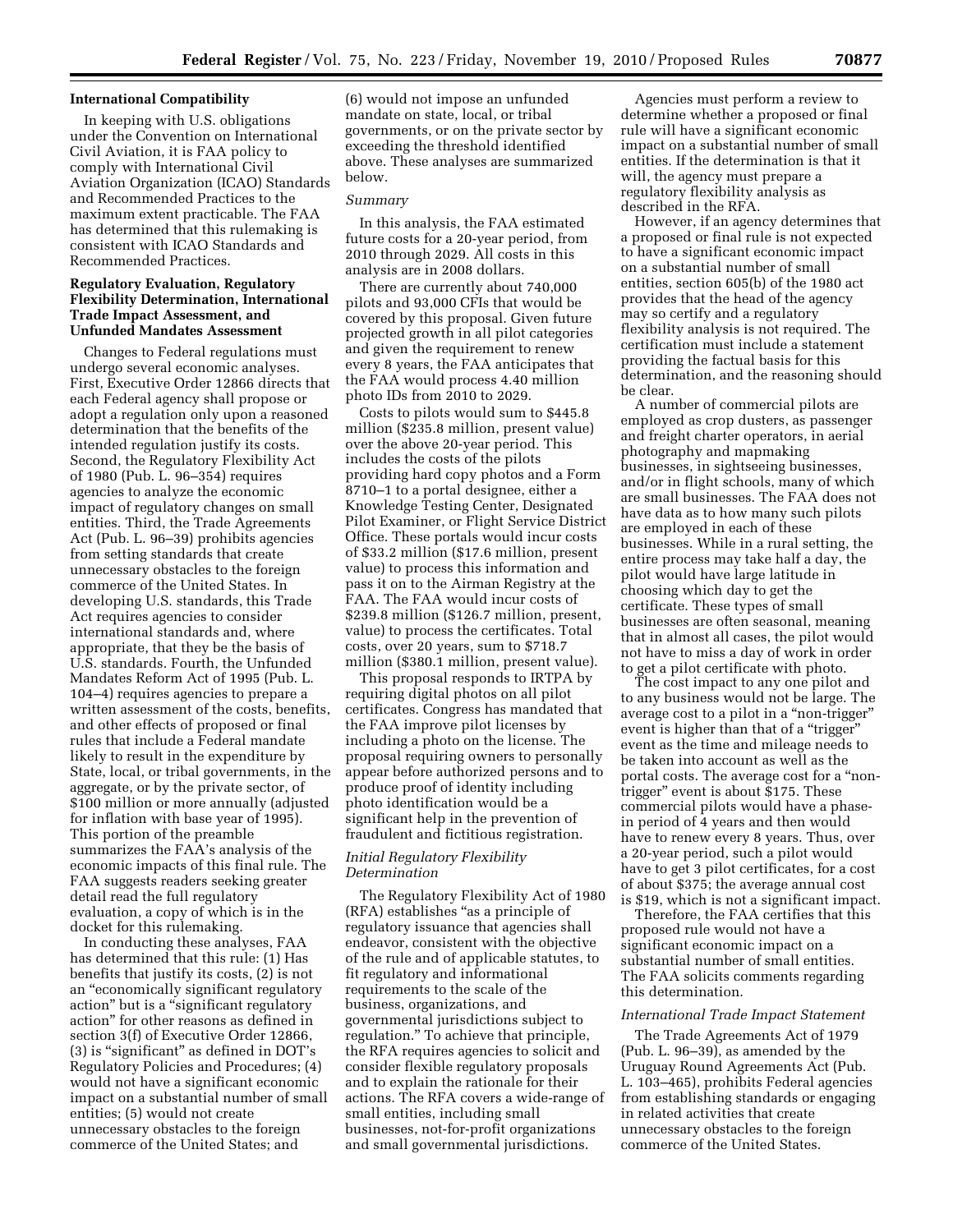Pursuant to these Acts, the establishment of standards is not considered an unnecessary obstacle to the foreign commerce of the United States, so long as the standard has a legitimate domestic objective, such the protection of safety, and does not operate in a manner that excludes imports that meet this objective. The statute also requires consideration of international standards and, where appropriate, that they be the basis for U.S. standards. The FAA has assessed the potential effect of this proposed rule and determined that it would have only a domestic impact and therefore would not create unnecessary obstacles to the foreign commerce of the United States.

### *Unfunded Mandates Determination*

Title II of the Unfunded Mandates Reform Act of 1995 (the Act) requires each Federal agency to prepare a written statement assessing the effects of any Federal mandate in a proposed or final agency rule that may result in an expenditure of \$100 million or more (adjusted annually for inflation) in any one year by State, local, and tribal governments, in the aggregate, or by the private sector; such a mandate is deemed to be a ''significant regulatory action.'' The FAA currently uses an inflation-adjusted value of \$136.1 million in lieu of \$100 million.

This proposed rule does not contain such a mandate. The requirements of Title II do not apply.

# **Executive Order 13132, Federalism**

The FAA has analyzed this proposed rule under the principles and criteria of Executive Order 13132, Federalism. The FAA has determined that this action would not have a substantial direct effect on the States, on the relationship between the national Government and the States, or on the distribution of power and responsibilities among the various levels of government, and, therefore, would not have federalism implications.

### **Environmental Analysis**

FAA Order 1050.1E identifies FAA actions that are categorically excluded from preparation of an environmental assessment or environmental impact statement under the National Environmental Policy Act in the absence of extraordinary circumstances. The FAA has determined this proposed rulemaking action qualifies for the categorical exclusion identified in paragraph 312f and involves no extraordinary circumstances.

### **Regulations That Significantly Affect Energy Supply, Distribution, or Use**

The FAA has analyzed this NPRM under Executive Order 13211, Actions Concerning Regulations That Significantly Affect Energy Supply, Distribution, or Use (May 18, 2001). The FAA has determined that it is not a "significant energy action" under the executive order because it is not likely to have a significant adverse effect on the supply, distribution, or use of energy.

#### **Additional Information**

#### *Comments Invited*

The FAA invites interested persons to participate in this rulemaking by submitting written comments, data, or views on any issue raised in this rulemaking. The FAA also invites comments relating to the economic, environmental, energy, or federalism impacts that might result from adopting the proposals in this document. The most helpful comments reference a specific portion of the proposal, explain the reason for any recommended change, and include supporting data. To ensure the docket does not contain duplicate comments, please send only one copy of written comments, or if you are filing comments electronically, please submit your comments only one time.

All comments received will be filed in the docket, as well as a report summarizing each substantive public contact with FAA personnel concerning this proposed rulemaking. Before acting on this proposal, the FAA will consider all comments it receives on or before the closing date for comments. The FAA will consider comments filed after the comment period has closed if it is possible to do so without incurring expense or delay. The FAA may change this proposal in light of the comments received.

# *Availability of Rulemaking Documents*

You can get an electronic copy of rulemaking documents using the Internet by—

1. Searching the Federal eRulemaking Portal (*<http://www.regulations.gov>*);

2. Visiting the FAA's Regulations and Policies Web page at *[http://](http://www.faa.gov/regulations_policies/)* 

*[www.faa.gov/regulations](http://www.faa.gov/regulations_policies/)*\_*policies/;* or 3. Accessing the Government Printing Office's Web page at *[http://](http://www.gpoaccess.gov/fr/index.html)  [www.gpoaccess.gov/fr/index.html.](http://www.gpoaccess.gov/fr/index.html)* 

You can also get a copy by sending a request to the Federal Aviation Administration, Office of Rulemaking, ARM–1, 800 Independence Avenue, SW., Washington, DC 20591, or by calling (202) 267–9680. Make sure to

identify the docket number, notice number, or amendment number of this rulemaking.

You may access all documents the FAA considered in developing this proposed rule, including economic analyses and technical reports, from the internet through the Federal eRulemaking Portal referenced in paragraph (1).

# **List of Subjects in 14 CFR Parts 61 and 183**

Aircraft, Airmen, Aviation safety, Reporting and recordkeeping requirements, Security measures.

# **The Proposed Amendment**

In consideration of the foregoing, the Federal Aviation Administration proposes to amend Chapter I of Title 14, Code of Federal Regulations, as follows:

# **PART 61—CERTIFICATION: PILOTS, FLIGHT INSTRUCTORS, AND GROUND INSTRUCTORS**

1. The authority citation for part 61 continues to read as follows:

**Authority:** 49 U.S.C. 106(G), 40113, 44701– 44703, 44707, 44709–44711, 45102–45103, 45301–45302.

2. Amend § 61.3 by revising paragraphs (a), (d)(2)(iv), and paragraph (l) introductory text to read as follows:

### **§ 61.3 Requirement for certificates, ratings, and authorizations.**

(a) *Pilot certificate.* (1) A person may not serve as a required pilot flight crewmember of a civil aircraft of the United States, unless that person:

(i) Has a pilot certificate issued under this part and in accordance with § 61.19;

(ii) Has a special purpose pilot authorization issued under § 61.77; (iii) Has a temporary certificate issued

under § 61.17; (iv) Has a facsimile certificate issued

under § 61.29; or

(v) When operating an aircraft within a foreign country, has a pilot license issued by that country.

(2) The pilot certificate or special authorization must be in the person's physical possession or readily accessible in the aircraft when exercising the privileges of that pilot certificate or authorization.

(3) If the pilot certificate or authorization is not a pilot certificate with photo, a person may not serve as a required pilot flight crewmember of a civil aircraft of the United States, unless that person has a photo identification in that person's physical possession or readily accessible in the aircraft when exercising the privileges of that pilot certificate or authorization. The photo identification must be a: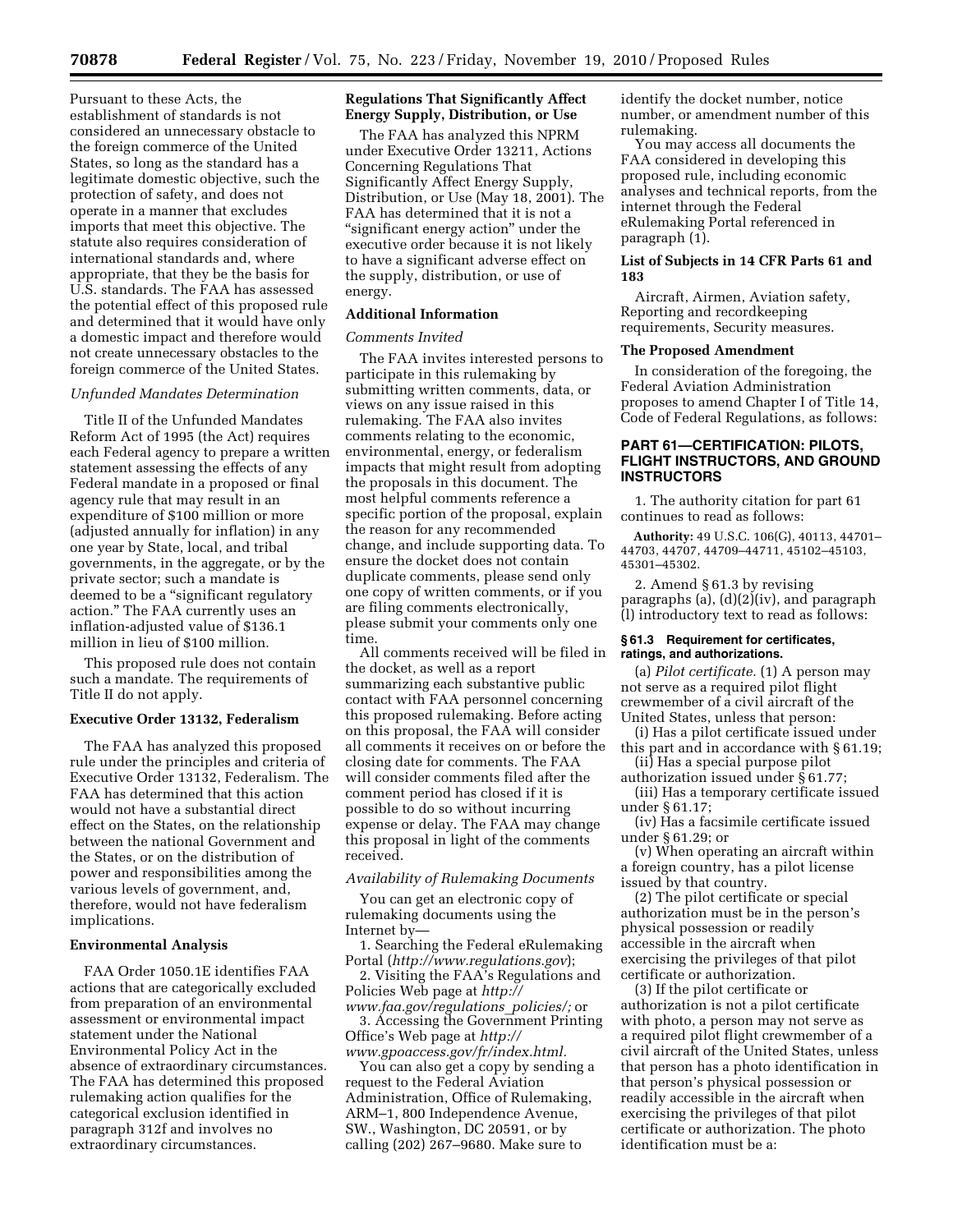(i) Driver's license issued by a State, the District of Columbia, or a territory or possession of the United States;

(ii) Government identification card issued by the Federal government, a State, the District of Columbia, or a territory or possession of the United States;

(iii) U.S. Armed Forces' identification card;

(iv) Official passport;

(v) Credential that authorizes unescorted access to a security identification display area at an airport regulated under 49 CFR part 1542; or

(vi) Other form of identification that the Administrator finds acceptable.

\* \* \* \* \*

(d) \* \* \*

 $(2) * * * *$ 

(iv) Endorse a logbook for solo operating privileges.

\* \* \* \* \*

(l) *Inspection of certificate.* Each person who holds an airman certificate, medical certificate, authorization, or license required by this part must present it and, unless the pilot certificate contains a photo, a photo identification as described in paragraph (a)(2) of this section for inspection upon a request from:

\* \* \* \* \*

3. Add a new § 61.6 to read as follows:

# **§ 61.6 Pilot certificate with photo and photo requirements.**

(a) *Trigger-based implementation.*  Except as provided in § 61.19(h)(2), after [effective date of final rule], all persons must apply for a pilot certificate with photo and provide a photo that conforms to the requirements prescribed in paragraph (b) of this section when:

(1) Obtaining a new pilot certificate or rating (including student pilot certificate);

(2) Obtaining a new flight instructor certificate;

(3) Renewing a flight instructor certificate; or

(4) Obtaining a replacement pilot certificate resulting from a change of name, citizenship, date of birth, or gender.

(b) *Photo Requirements.* (1) A photo provided with an application for a new or replacement pilot certificate with photo must—

(i) Be unretouched and in color;

(ii) Be a recent likeness of only the applicant (taken within the last six months) and show a full front view of the applicant's face in such a way that the area from the bottom of the applicant's chin to the top of the applicant's head (including hair) covers more than 50 percent but not more than

75 percent of the total area of the photo; and

(iii) Show the applicant in front of a plain light-colored background and in normal street attire, without a hat, head covering, or dark glasses unless a signed statement is submitted by the applicant verifying the item is worn daily for religious purposes or a signed doctor's statement is submitted verifying the item is used daily for medical purposes.

(2) A photo provided with an application for a pilot certificate or rating must measure 2 x 2 inches in size. (c) *Application for new or* 

*replacement pilot certificate with photo.*  (1) A photo of the applicant that conforms to the requirements prescribed in paragraph (b) of this section must accompany each application for a new or replacement pilot certificate with photo unless the applicant previously submitted a photo and that photo has not expired or will not expire within 90 days of the application.

(2) An applicant for a pilot certificate with photo must make an application accompanied by a photo at a place designated by the Administrator.

(3) An applicant for a replacement pilot certificate with photo who has a current photo on file may make an application that is not accompanied by a photo at a place designated by the Administrator or by mail to the Department of Transportation, FAA, Airman Certification Branch, P.O. Box 25082, Oklahoma City, OK 73125.

(4) Payment to the FAA of the fee specified in paragraph (d) of this section by check, money order, or other payment method approved by the Administrator must accompany each application for a new or replacement pilot certificate with photo.

(d) *Fee for issuance of pilot certificate with photo.* The fee for processing an application for a new or replacement pilot certificate with photo is \$22. The FAA periodically may increase this fee to correspond with changes in the Consumer Price Index.

4. Amend § 61.13 by revising paragraphs (a)(1) and (a)(2)(i)(A) to read as follows:

### **§ 61.13 Issuance of airman certificates, ratings, and authorizations.**

(a) *Application.* (1) An applicant for an airman certificate, rating, or authorization under this part must make that application on a form acceptable to the Administrator and at a place designated by the Administrator. In addition, an applicant for a pilot certificate with photo must make that application as prescribed in § 61.6.

 $(2) * * * *$ 

 $(ii** * *$ 

(A) Application for student pilot certificate that is received outside the United States; or

\* \* \* \* \* 5. Amend § 61.19 by revising paragraphs (a), (b), and (c), and (g) to read as follows:

### **§ 61.19 Duration of pilot and instructor certificates and privileges.**

(a) *General.* (1) Except for a student pilot certificate or flight instructor certificate issued with an expiration date, a pilot certificate is valid unless it is surrendered, suspended, or revoked.

(2) A pilot certificate with photo is issued with a photo expiration date after which the holder of the certificate may not exercise the privileges of that certificate.

(b) *Paper student pilot certificate.* A student pilot certificate issued under this part prior to [effective date of final rule] expires:

(1) For student pilots who have not reached their 40th birthday, 60 calendar months after the month of the date of examination shown on the medical certificate.

(2) For student pilots who have reached their 40th birthday, 24 calendar months after the month of the date of examination shown on the medical certificate.

(3) For student pilots seeking a glider rating, balloon rating, or a sport pilot certificate, 60 calendar months after the month of the date issued, regardless of the person's age.

(c) *Pilot certificates.* (1) A pilot certificate (other than a student pilot certificate) issued under this part prior to [effective date of final rule] is issued without a specific expiration date.

(2) A pilot certificate, including a student pilot certificate, issued under this part after [effective date of final rule] contains a photo expiration date that is 96 months from the month in which a photo is submitted for inclusion on the certificate.

(3) The holder of a pilot certificate issued on the basis of a foreign pilot license may exercise the privileges of that certificate only while that person's foreign pilot license is effective.

\* \* \* \* \*

(g) *Duration of pilot certificates.*  (1) Except for a temporary certificate issued under § 61.17 or a student pilot certificate issued under paragraph (b) of this section, the holder of a paper pilot certificate issued under this part may not exercise the privileges of that certificate after March 31, 2010.

(2) Except for a temporary certificate issued under § 61.17 or a facsimile certificate issued under § 61.29, no person may exercise the privileges of a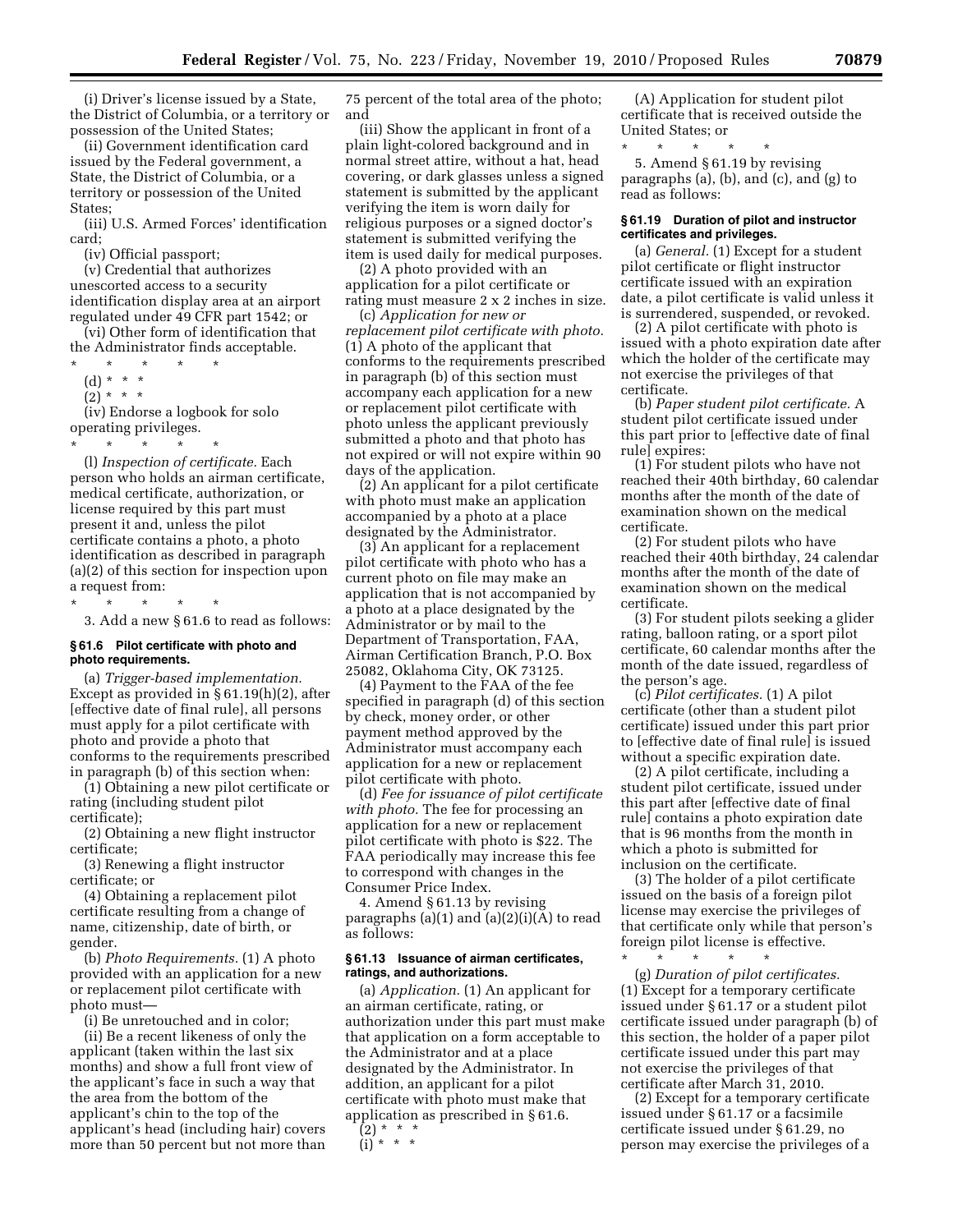particular certificate as pilot in command or in any other capacity as a required pilot flight crewmember of a civil aircraft of U.S. registry unless that person has a photo on his or her pilot certificate after:

(i) [Date 3 years after publication of final rule] for a pilot holding an airline transport pilot certificate;

(ii) [Date 4 years after publication of final rule] for a pilot holding a commercial pilot certificate; or

(iii) [Date 5 years after publication of final rule] for a pilot holding a private, recreational or sport pilot certificate.

6. Amend § 61.25 by adding paragraph (c) to read as follows:

# **§ 61.25 Change of name.**

\* \* \* \* \* (c) For applications for a pilot certificate with photo, an applicant must make that application as prescribed in § 61.6.

7. Amend § 61.29 by revising the section heading, revising paragraphs (a), (b), (c), (d) introductory text, and (e) introductory text to read as follows:

### **§ 61.29 Replacement of a pilot certificate with photo and replacement of lost or destroyed airman or medical certificate or knowledge test report.**

(a)(1) *Pilot certificate with photo.* A request for the replacement of a pilot certificate with photo issued under this part must be made as prescribed in § 61.6.

(2) *Other airman certificate.* A request for the replacement of a lost or destroyed airman certificate issued under this part must be made by letter to the Department of Transportation, FAA, Airman Certification Branch, P.O. Box 25082, Oklahoma City, OK 73125, and must be accompanied by a check or money order for the appropriate fee payable to the FAA.

(b) *Medical certificate.* A request for the replacement of a lost or destroyed medical certificate must be made by letter to the Department of Transportation, FAA, Aerospace Medical Certification Division, P.O. Box 26200, Oklahoma City, OK 73125, and must be accompanied by a check or money order for the appropriate fee payable to the FAA.

(c) *Knowledge test report.* A request for the replacement of a lost or destroyed knowledge test report must be made by letter to the Department of Transportation, FAA, Airman Certification Branch, P.O. Box 25082, Oklahoma City, OK 73125, and must be accompanied by a check or money order for the appropriate fee payable to the FAA.

(d) *Request for replacement.* The letter requesting replacement of a pilot

certificate with photo or a lost or destroyed airman certificate, medical certificate, or knowledge test report must state:

\* \* \* \* \*

(e) *Facsimile airman certificate, medical certificate, or knowledge test report.* A person who has lost an airman certificate, medical certificate, or knowledge test report may obtain a facsimile from the FAA Aeromedical Certification Branch or the Airman Certification Branch, as appropriate, confirming that it was issued and the: \* \* \* \* \*

8. Revise § 61.85 to read as follows:

#### **§ 61.85 Application.**

An applicant for a student pilot certificate:

(a) Must make that application in a form acceptable to the Administrator;

(b) Must provide a photo of the applicant that conforms to the photo requirements set forth in § 61.6 with the application;

(c) Must submit the application to a designee authorized by the Administrator or to a Flight Standards District Office; and

(d) Must submit payment for the application fee as directed in § 61.6.

9. Amend § 61.87 by revising paragraph (n), by adding the word "and" after the semicolon in paragraph (p)(3), removing paragraph (p)(4), and redesignating paragraph (p)(5) as paragraph (p)(4) to read as follows:

#### **§ 61.87 Solo requirements for student pilots.**

\* \* \* \* \* (n) *Limitations on student pilots operating an aircraft in solo flight.* A student pilot may not operate an aircraft in solo flight unless that student pilot has received an endorsement in the student's logbook for the specific make and model aircraft to be flown by an authorized instructor who gave the training within the 90 days preceding the date of the flight.

\* \* \* \* \* 10. Amend § 61.93 by revising paragraphs (c)(1) and (c)(2) and adding paragraph (c)(3) to read as follows:

# **§ 61.93 Solo cross-country flight requirements.**

\* \* \* \* \* (c) \* \* \*

(1) A student pilot must have a solo cross-country endorsement from the authorized instructor who conducted the training that is placed in that person's logbook for the specific category of aircraft to be flown.

(2) A student pilot must have a solo cross-country endorsement from an

authorized instructor that is placed in that person's logbook for the specific make and model of aircraft to be flown.

(3) For each cross-country flight, the authorized instructor who reviews the cross-country planning must make an endorsement in the person's logbook after reviewing that person's crosscountry planning, as specified in paragraph (d) of this section. The endorsement must—

(i) Specify the make and model of aircraft to be flown;

(ii) State that the student's preflight planning and preparation is correct and that the student is prepared to make the flight safely under the known conditions; and

(iii) State that any limitations required by the student's authorized instructor are met.

\* \* \* \* \* 11. Amend § 61.133 by revising paragraphs  $(a)(2)(i)(C)$  and  $(a)(2)(ii)(C)$  to read as follows:

### **§ 61.133 Commercial pilot privileges and limitations.**

 $(a) * * * *$ 

- $(2) * * * *$
- $(i) * * * *$

(C) Endorse a pilot's logbook for solo operating privileges in an airship; \* \* \* \* \*

 $(ii) * * * *$ 

(C) Endorse a pilot's logbook for solo operating privileges in a balloon; and \* \* \* \* \*

12. Amend § 61.189 by revising paragraph (b)(1) to read as follows:

# **§ 61.189 Flight instructor records.**

\* \* \* \* \*

\* \* \* \* \*

(b) \* \* \*

(1) The name of each person whose logbook that instructor has endorsed for solo flight privileges, and the date of the endorsement; and

13. Amend § 61.195 by revising paragraphs (d)(1) introductory text and (d)(2) to read as follows:

**§ 61.195 Flight instructor limitations and qualifications.** 

- \* \* \* \* \*
	- (d) \* \* \*

(1) Student pilot's logbook for solo flight privileges, unless that flight instructor has—

\* \* \* \* \* (2) Student pilot's logbook for a solo cross-country flight, unless that flight instructor has determined the student's flight preparation, planning, equipment, and proposed procedures are adequate for the proposed flight under the existing conditions and within any